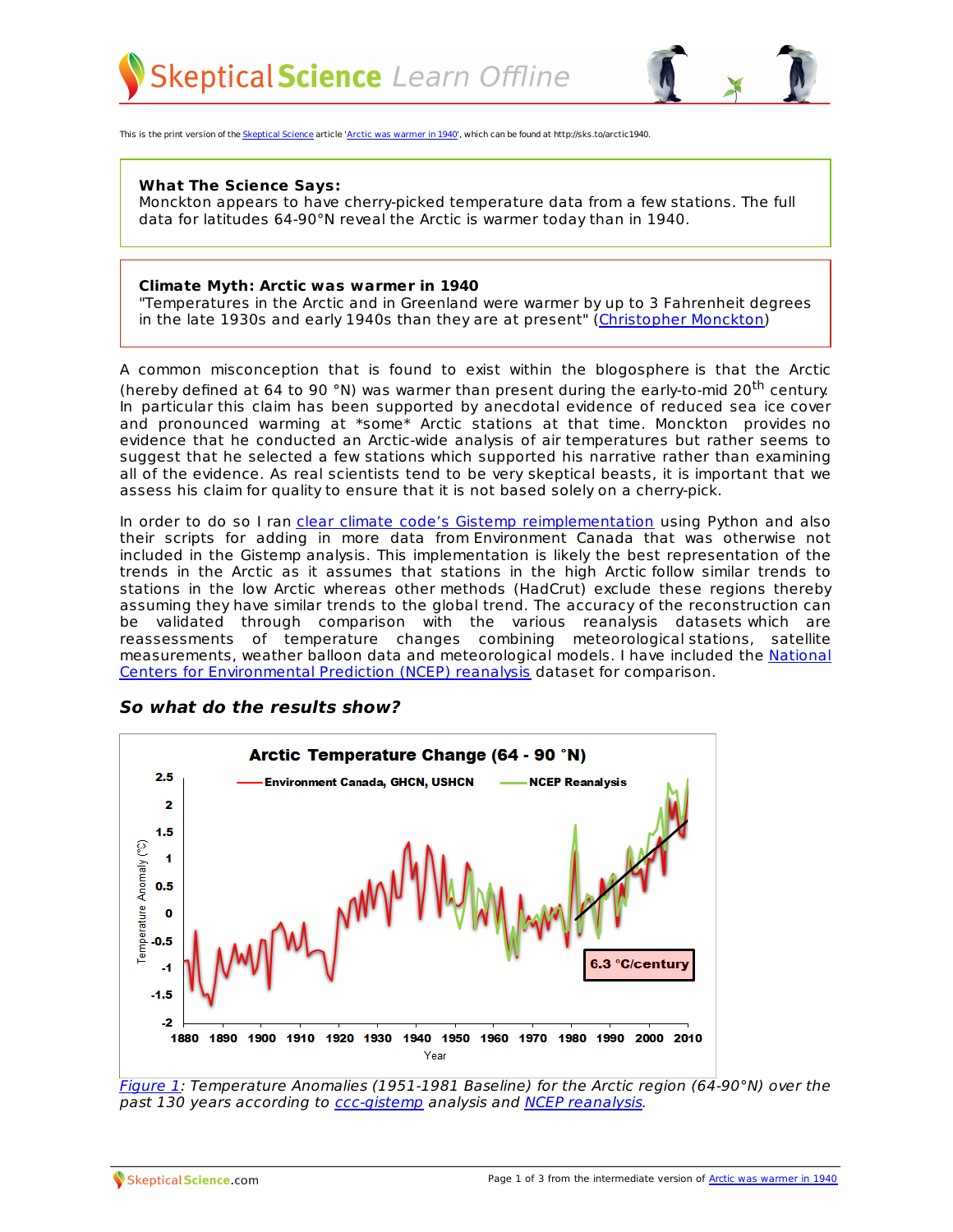It is evident based upon Figure 1 that the late 20th to early 21st century warming in the Arctic far exceeds the warming experienced during the 1930s and 1940s. This is supported by calculating a 10-year running means which shows that the 10-year period from 2001 to 2010 was 0.79°C warmer than the warmest 10-year period during the early-to-mid 20th century. Monckton's claim of that period being 1°C greater than the current warming is therefore proven to be incorrect. It should also be noted that the warming over the last 30 years (1981- 2010) shows an extraordinarily fast rate of warming (6.3°C/century) using ccc-gistemp.

## **Another way of looking at the data**

What about when we order the anomalies by year?

|      | Top 10 Warmest Years Temperature Anomaly (°C) |
|------|-----------------------------------------------|
| 2010 | 2.32                                          |
| 2005 | 2.15                                          |
| 2007 | 2.08                                          |
| 2006 | 1.77                                          |
| 2008 | 1.5                                           |
| 2003 | 1.43                                          |
| 2009 | 1.43                                          |
| 1938 | 1.34                                          |
| 1943 | 1.28                                          |
| 2002 | 1.23                                          |

[Table](http://www.skepticalscience.com/pics/NumberedYears.png) 1: Top 10 Warmest Years in the Arctic according to ccc-gistemp analysis.

As is readily apparent, the Arctic was NOT warmer than it is currently and in fact 2010 was the warmest year the Arctic has experienced since instrumental records began. Out of the top 10 warmest years only 2 years predate the 2000s. This post should provide a definitive answer as t o whether the warming of the early century was greater in the Arctic than currently. The answer is a resounding no.

As a side note, temperature reconstructions for the Arctic are now for the most part widely accessible and I was able to run this one in 20 minutes. There is no practical reason why Monckton selects but a few stations for his analysis and ignores the overwhelming majority of evidence presented here and elsewhere. There are just no excuses.